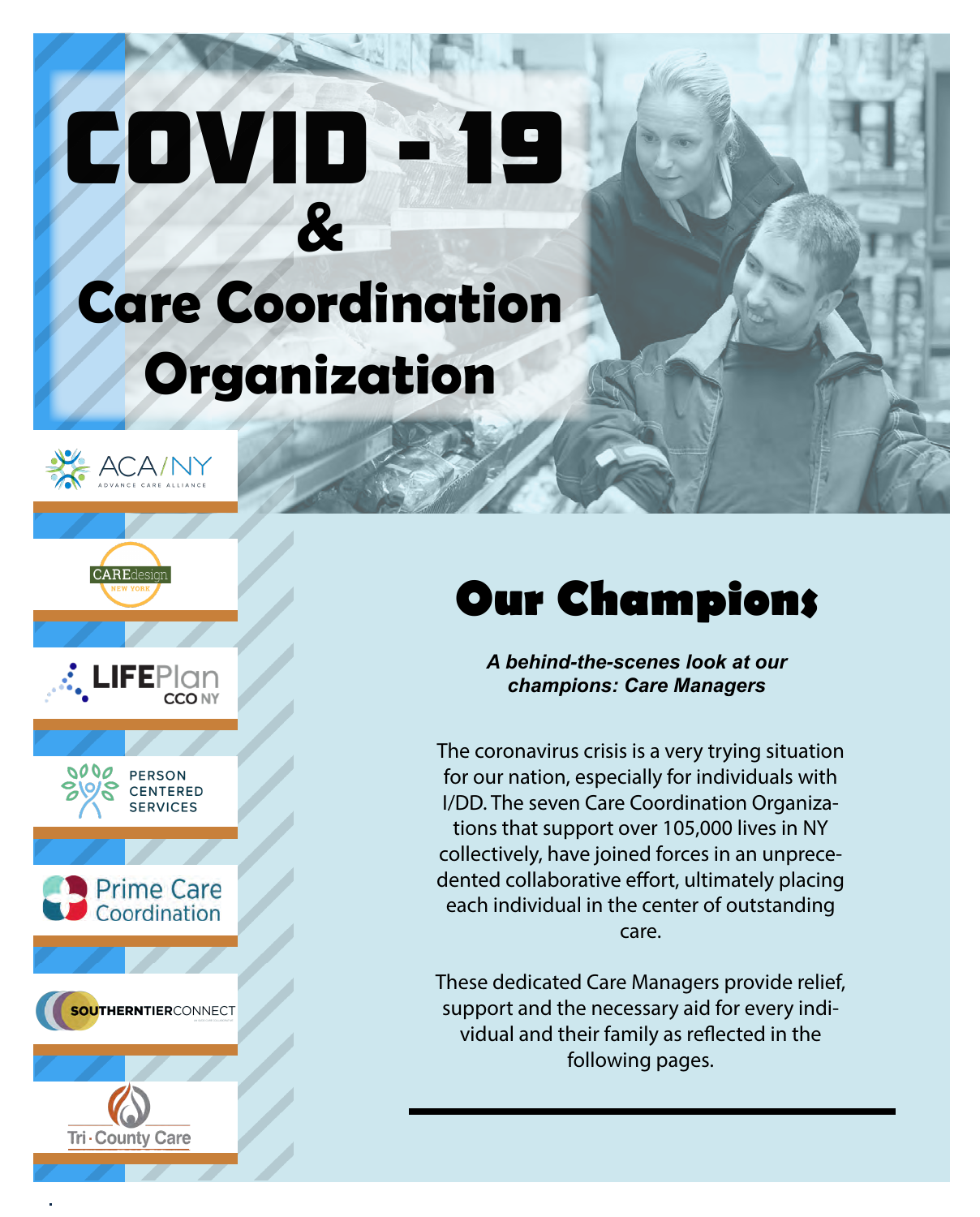**Prime Care Coordination** serves thousands of individuals across New York diam of which are considered 'high risk' for contracting COVID-19.<br>State, a majority of which are considered 'high risk' for contracting COVID-19.

One of our individuals resides in a rural area we service, where food and goods are in limited supply and transportation has also been cut on, due to community<br>habilitation staff not reporting for work, citing the individual's 'high risk' status. There are no food cupboards servicing her area, so Rebecca—her Care Managrit in vulkaties verlies van door de velit este molestie consequent, verlies van dolore en dolore en dolore europeer. In verlies van door de velit en door de velit en door de velit en door de velit en door de velit en door are in limited supply and transportation has also been cut off, due to community er—decided to step in.

Feuerca was able to stop by her own local **Moments like** dignisour cupboard, and supply the individual with these, where one food for the next two weeks, along with toilet paper, hand soap, and other basic necessi- **hum** Lorem individuals hometown, leaving the box of **the faith in all of us** individuals hometown, leaving the box of **faith in all of us** items outside her apartment complex, while and keeps hope er—decided to step in.<br>
Rebecca was able to stop by her own local<br>
food cupboard, and supply the individual with<br>
paper, hand soap, and other basic necessi-<br>
paper, hand soap, and other basic necessi-<br>
ties. Rebecca then d food cupboard, and supply the individual with ties. Rebecca then drove to Williamson, the Rebecca waited in her car to make sure she received the items.

received the items.<br>
Moments like these, where one looks out for *hearts....* **hearts....**<br>Memeric like these where are looks out for **hearts....** *" Moments like these, where one human looks out for another, evokes faith in all of us, and keeps hope* 

moments like these, where one looks out for<br>another evokes faith in all of us, and keeps Moments like these, where one looks out for

hope alive in our hearts. We are so thankful for all that our Care Managers are doing to keep those we serve safe and healthy during this time.

### **Coordination**

**An individual ACA/NY supports was temporarily living in the hospital while awaiting residential placement. His parents were hesitant in agreeing to place him in a residential setting resulting in a prolonged and indefinite hospital stay.** 

**ACA/NY Care Management and Clinical services worked with the family and advocated for a safe discharge from the hospital which was especially important due to the COVID-19 health crisis. With the parents agreement, this person was screened and accepted into a group hom and transitioned safely and happily to his permanent home.** 

**The benefits of the Care Management and Clinical teams' actions were double-fold—preventing further risk of infection that is inevitable in a hospital setting and finally coordinating the permanent housing solution they were seeking.**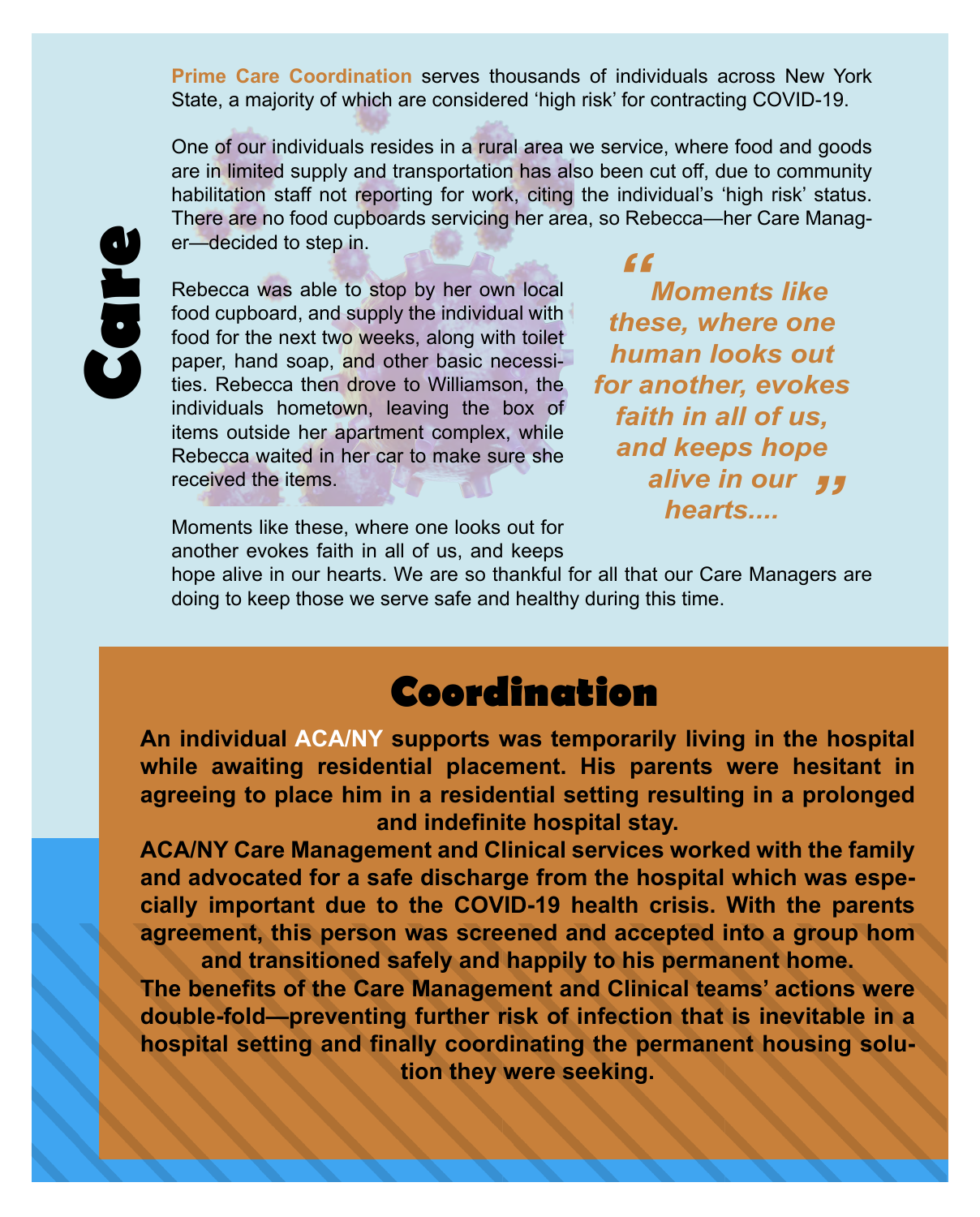A Care Coordinator from **Person Centered Services** recently shared her experience helping a family on her caseload receive vital resources during the pandemic.

"Working through this crisis has definitely been challenging," says the Care Coordinator. "I'm grateful to be considered an essential worker during this time and that I can still stay connected with the people on my caseload, even if only through phone contact." **Employment Support** 

One of the children she supports is from a family where the father has a serious heart condition and cannot go out of the house, while the mother works in the health field and cannot shop during the day.

The Care Coordinator has been picking up goods from a local food pantry and dropping them off at the family's door, albeit with a face mask and gloves. Without these basics, the family would surely struggle needlessly.

Southerntier Connect works with an individual who is employed at a local hospital and is also a brand new parent. When COVID-19 hit the country, she became very upset and nervous, breaking down daily.

Together, we processed the influx of information via daily phone calls between the Care Manager and Job Coach encouraging and reminding her of her important role at the hospital. We succeeded in banishing the anxiety and fear; instead, we educated, supported and prepared her, so she continues to go to work with a positive attitude.

"This individual is on the front lines of the epidemic each day and we are supporting her and watching her achieve her goals!!"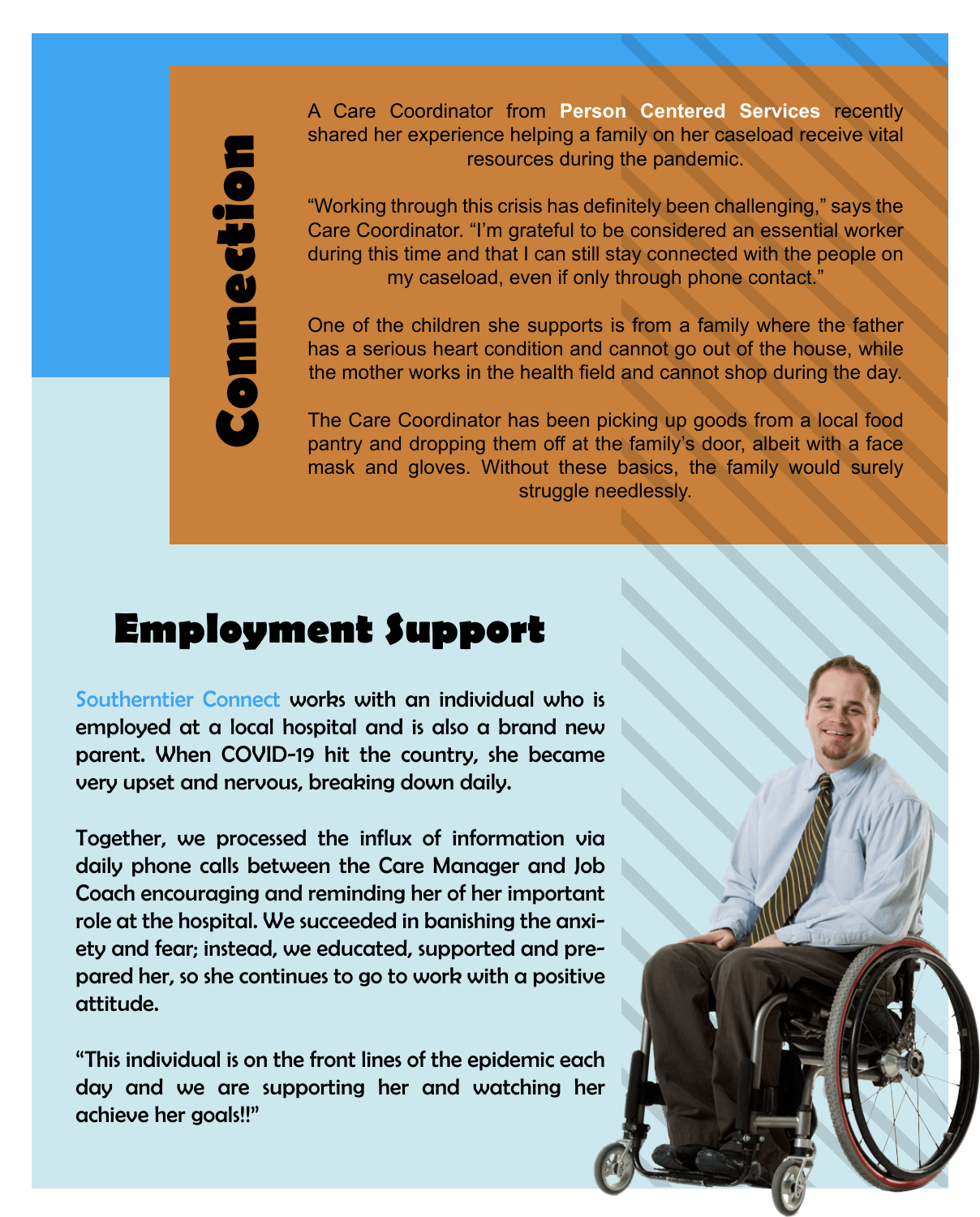### **The Power of a Care Manager's Advocacy**

As hospitals all across New York state restrict visitors, to minimize the spreading of the infectious COVID-19 virus, many critically ill patients find themselves in medical solitary confinement. This frightening new COVID-19 reality is especially profound for individuals with intellectual and/or developmental disabilities (I/DD).

In the case of a **Care Design NY** member, his mother found him suddenly stricken and unresponsive in bed. He was rushed to the hospital. His diagnosis: pneumonia in both lungs. As he was being tested for COVID-19, hospital visitors were prohibited.

His mother tried unsuccessfully to get updates from the hospital on his condition until his Care Manager's supervisor intervened

and contacted the provider. She was able to learn and communicate to the parents that their son's pulse oxygen and blood pressure were very low and getting worse. They were told that there was nothing to be done except pray.

Finally, after numerous phone calls to social workers, care managers, and other support groups, the Care Manager Supervisor reached a patient advocate who was able to arrange access for the parents. The two-minute visit to his bedside was a gift from heaven.

 "He looked like an angel and doesn't appear to be in pain," was his mother's comment.

*The twominute visit to his bedside was a gift from heaven...*

She was also comforted by his hospital caregivers who reassured the parents that not only were his medical needs looked after, but his emotional needs as well. They frequently hold their son's hand, providing comfort and assuring him he was loved.

Through the Care Manager's extensive advocacy and intervention, the parents are eternally grateful to have met their son's compassionate hospital caregivers.

**Independent Living**

When the COVID 19 pandemic hit, Brian, a **LIFEPlan** Care Manager, was very concerned about a member, who had recently moved from an IRA to an apartment. Due to the short time frame where in-person contact was eliminated for Care Managers and their members, there was no time to set up proper support for Joe to live independently. Thinking and acting quickly , Brian ensured that Joe had everything needed, from medication to fresh food to some quarters to do his laundry. Brian also secured a phone on loan from LIFEPlan for Joe so that he and Brian can stay in close communication. Despite many new restrictions in Care Manager service delivery, Brian adapted his care level to meet Joe's health and safety needs while maintaining social distance to protect their health.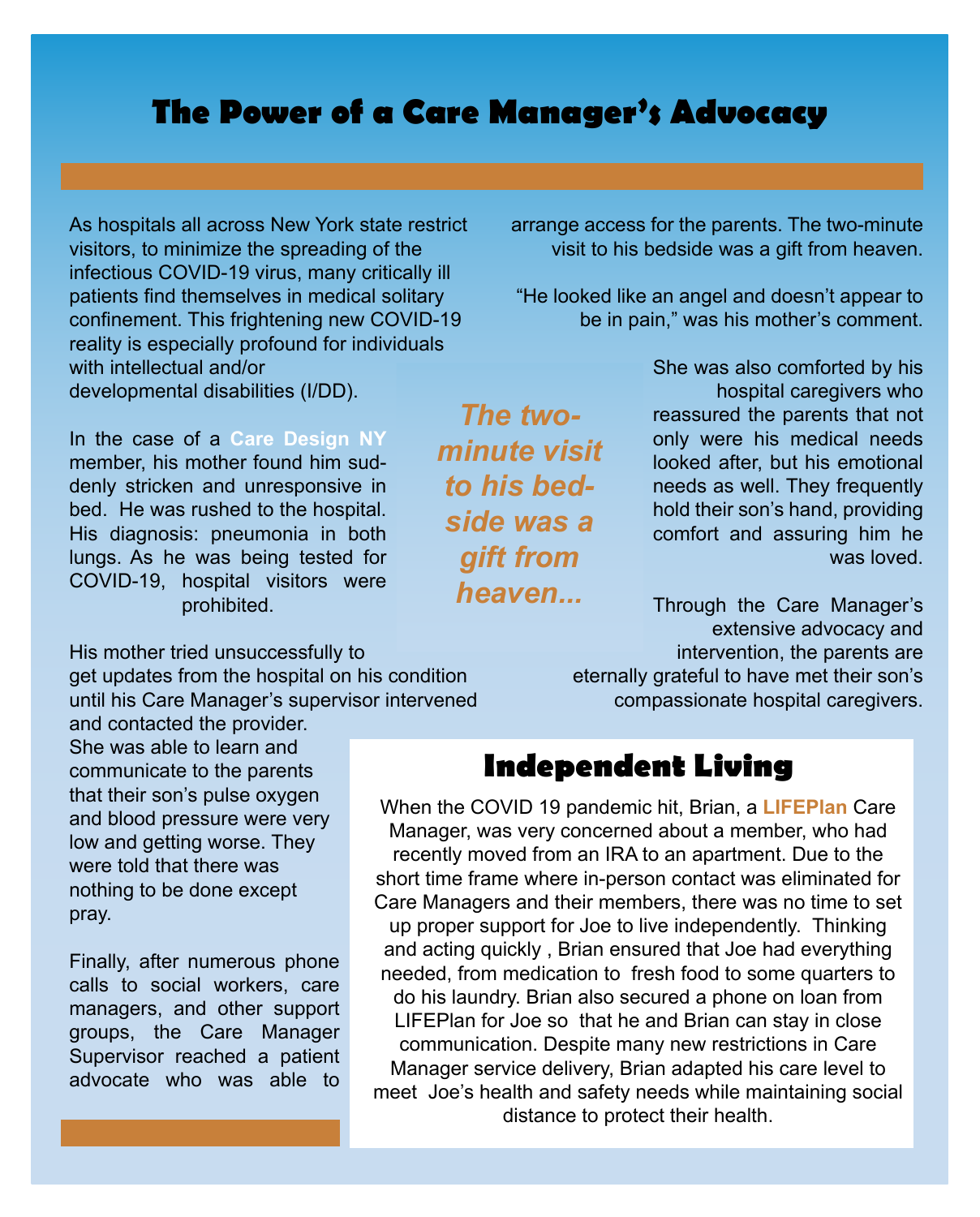### **A Day in the Life of a TCC Individual during Covid-19**

#### **March 29, 2020**

9 PM—**Tri-County Care** receives a call from the individual's neighbor who reports that her mom was sent to the hospital. The neighbor was with her and the respite worker would be coming in the morning. The individual's aunt in DC was informed as well.

**March 30, 2020** 10 AM- Cathy Lunn, CM, conferences on the call with other agencies to get the necessary services for the individual, discussing potential in home nursing, pack meds or using FSS to pay the aunt to fly in from DC, pay a neighbor or PCA to assist with home care.

> **12 PM**— Meanwhile, the aunt notifies the Care Manager that she had to work and can therefore not care for the invidual. The neighbor also said that he had to return to work and could not help, but that he can check in.

> **1 PM—** Cathy Lunn, CM, calls DSS adult services to arrange nursing and PCA. **2 PM**— Tri-County Care completes an emergency respite packet and a CRO packet as well.

> **4 PM**— The Care Manager works to get more respite hours for the individual through Taconic Innovations, ARC and RCAL.

> 4:30 PM-The individual hasn't received her medication, the respite worker has been there all day, and no plans were in place for her care. Since she has very limited self care skills, no safety awareness and severe behavior and self harm issues, she needs constant supervision.

> > **5:30 PM-** Plans are finalized by ARC to send the individual to Clintondale IRA for respite or longer if needed. The Care Manager then called the respite worker to inform her and coordinate the pick up and drop off.

> > **7 PM**— The Care Manager receives a text that ARC will be sending a driver to pick up the individual. She then calls the respite worker to ensure she is packed and ready.

> > **9 PM**— The Care Manager informs the aunt of the placement. In her own words, "I am so grateful to hear that my niece is safe. I can tell how much everyone cares for her."

#### **March 31, 2020**

**9 AM** —The individual's Care Manager is informed that she is doing well at the IRA. She slept some, but was up early. **3 PM** - The Care Manager follows up and is informed that she is settling into her room, and is making connections with the staff. She seems happy.